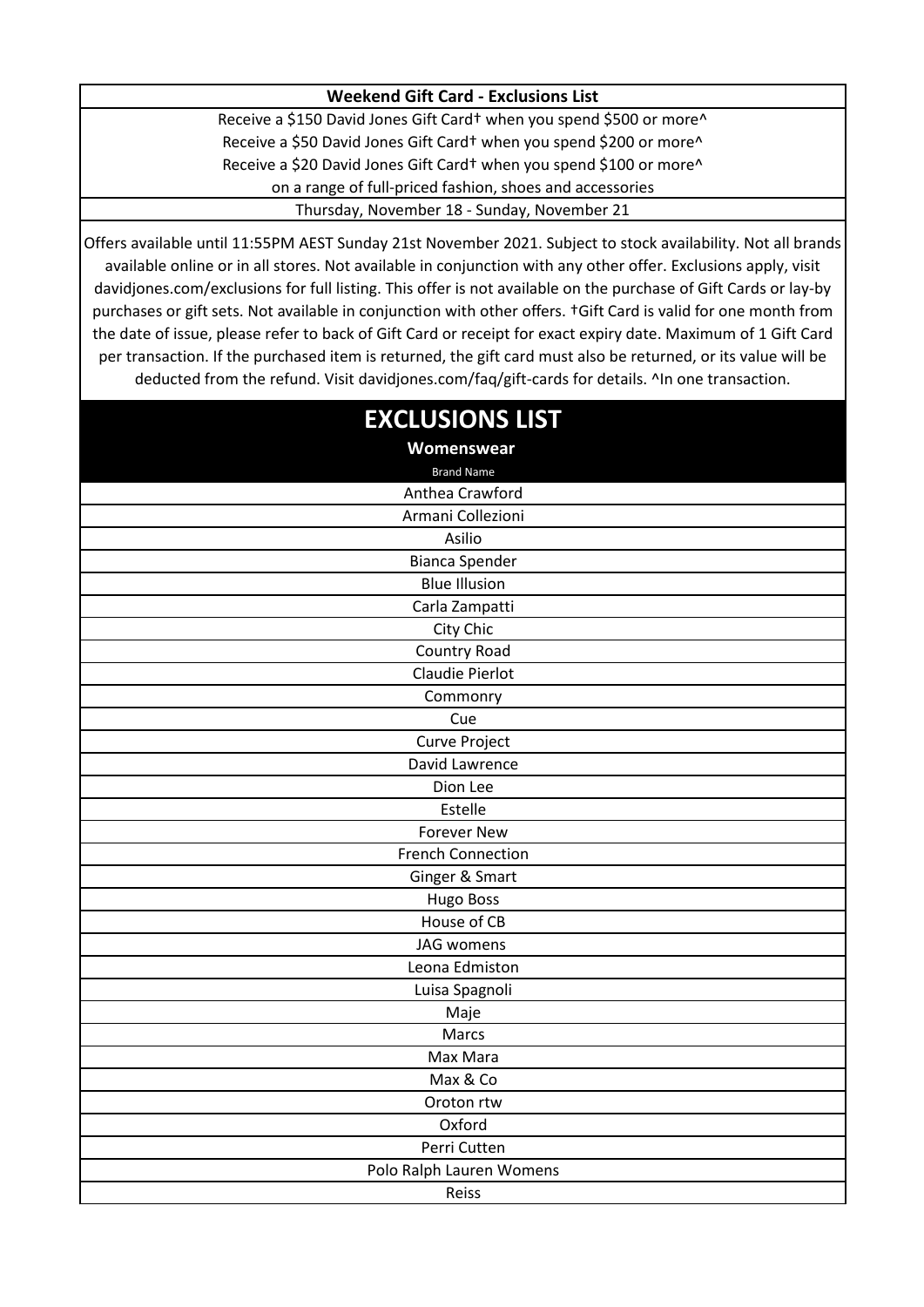| <b>Ripe Maternity</b>           |
|---------------------------------|
| Saba                            |
| Sandro                          |
| <b>Scanlan Theodore</b>         |
| Seed                            |
| Simone Perele                   |
| Sportscraft                     |
| Stylerunner                     |
| Theory                          |
| Trenery                         |
| Veronika Maine                  |
| Viktoria & Woods                |
| Vince                           |
| Wanderluxe Sleepwear            |
| Willow                          |
| Witchery                        |
| Zimmermann                      |
| ZIMMERMANN                      |
| <b>Menswear</b>                 |
| <b>Brand Name</b>               |
| <b>Anthony Squires</b>          |
| Emporio Armani                  |
| Calibre                         |
| Country Road                    |
| Diesel                          |
| <b>DUNE London</b>              |
| <b>French Connection</b>        |
| Ganton                          |
| <b>Hugo Boss</b>                |
| Institchu                       |
| Jag Mens                        |
| Marcs                           |
| Mens Sportscraft                |
| MJ Bale                         |
| Oxford                          |
| Politix                         |
| Ralph Lauren/ Polo Ralph Lauren |
| Reiss                           |
| Rodd & Gunn                     |
| Saba                            |
| The Academy Brand               |
| Theory                          |
| Trenery                         |
| Z Zegna                         |
| Canali                          |
| Assembly Label                  |
| Childrenswear                   |
| <b>Brand Name</b>               |
| Sheridan Baby                   |
| Seed Kids                       |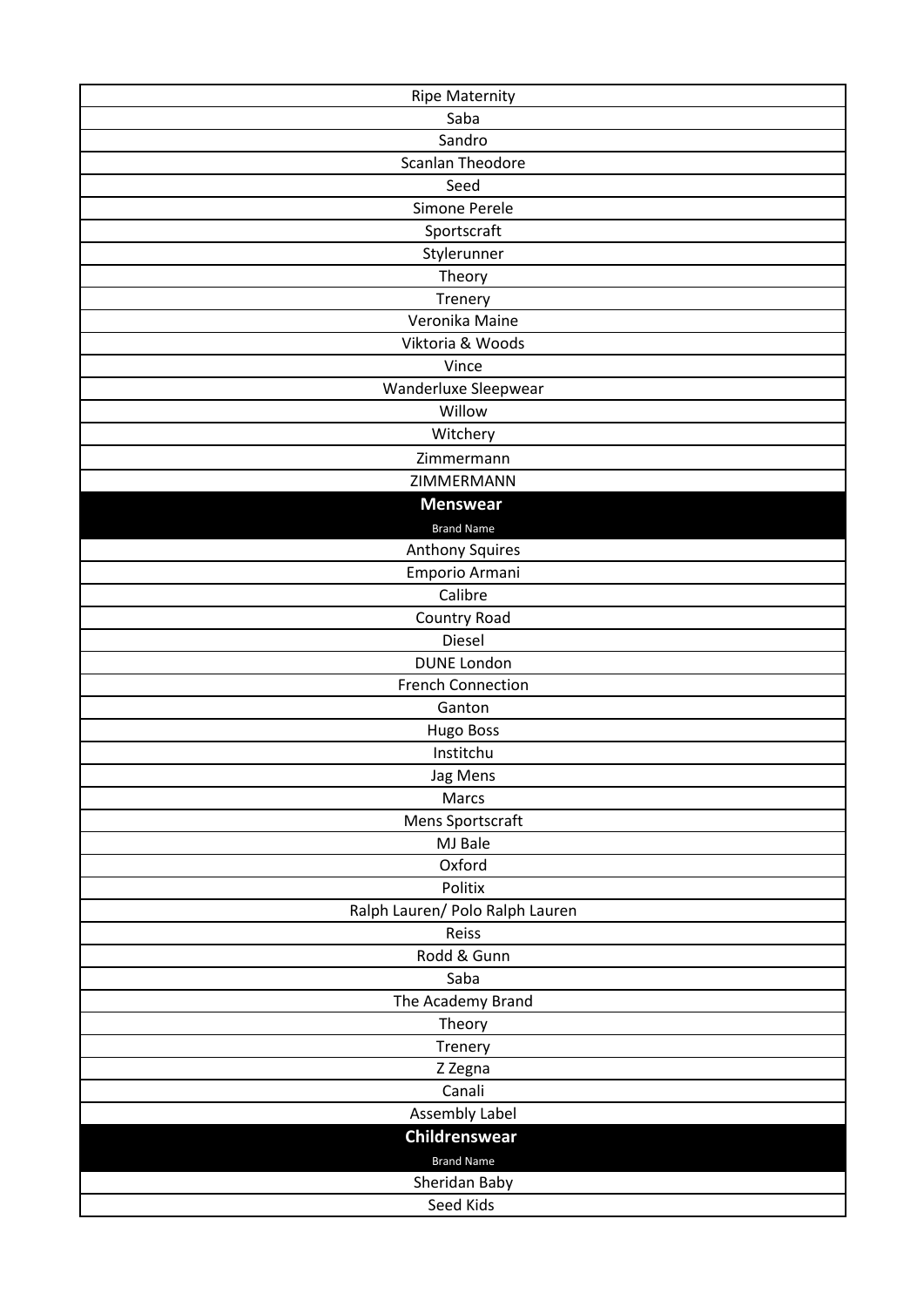| Country Road Kids                            |
|----------------------------------------------|
| Polo Ralph Lauren Kids                       |
| All Nursery                                  |
| Tutu du Monde                                |
| All Designer                                 |
| <b>All Toys</b>                              |
| <b>Shoes &amp; Accessories</b>               |
| <b>Brand Name</b>                            |
| A-esque                                      |
| Bottega Veneta                               |
| Celine                                       |
| Chanel                                       |
| Christian Louboutin                          |
| Coach                                        |
| Dior                                         |
| <b>Edward Meller</b>                         |
| Fendi                                        |
| Ferragamo                                    |
| Georg Jensen Jewellery                       |
| Gucci                                        |
| Kurt Geiger                                  |
| Longines                                     |
| Louis Vuitton                                |
| Michael Kors                                 |
| Midas                                        |
| Mimco                                        |
| Nine West                                    |
| Oroton                                       |
| Roger Vivier                                 |
| Saint Laurent                                |
| Stuart Weitzman                              |
| The Daily Edited - TDE                       |
| Tods                                         |
| Witchery                                     |
| Wittner                                      |
| Balenciaga                                   |
| Camilla                                      |
| Camilla                                      |
| Camilla                                      |
| Camilla                                      |
| Chanel                                       |
| Christian Louboutin                          |
| Christian Louboutin                          |
| Fitbit                                       |
| Fossil                                       |
| Garmin                                       |
| <b>G-Shock Smartwatches &amp; Exclusives</b> |
| Jimmy Choo                                   |
| Jimmy Choo                                   |
| JP Tod's                                     |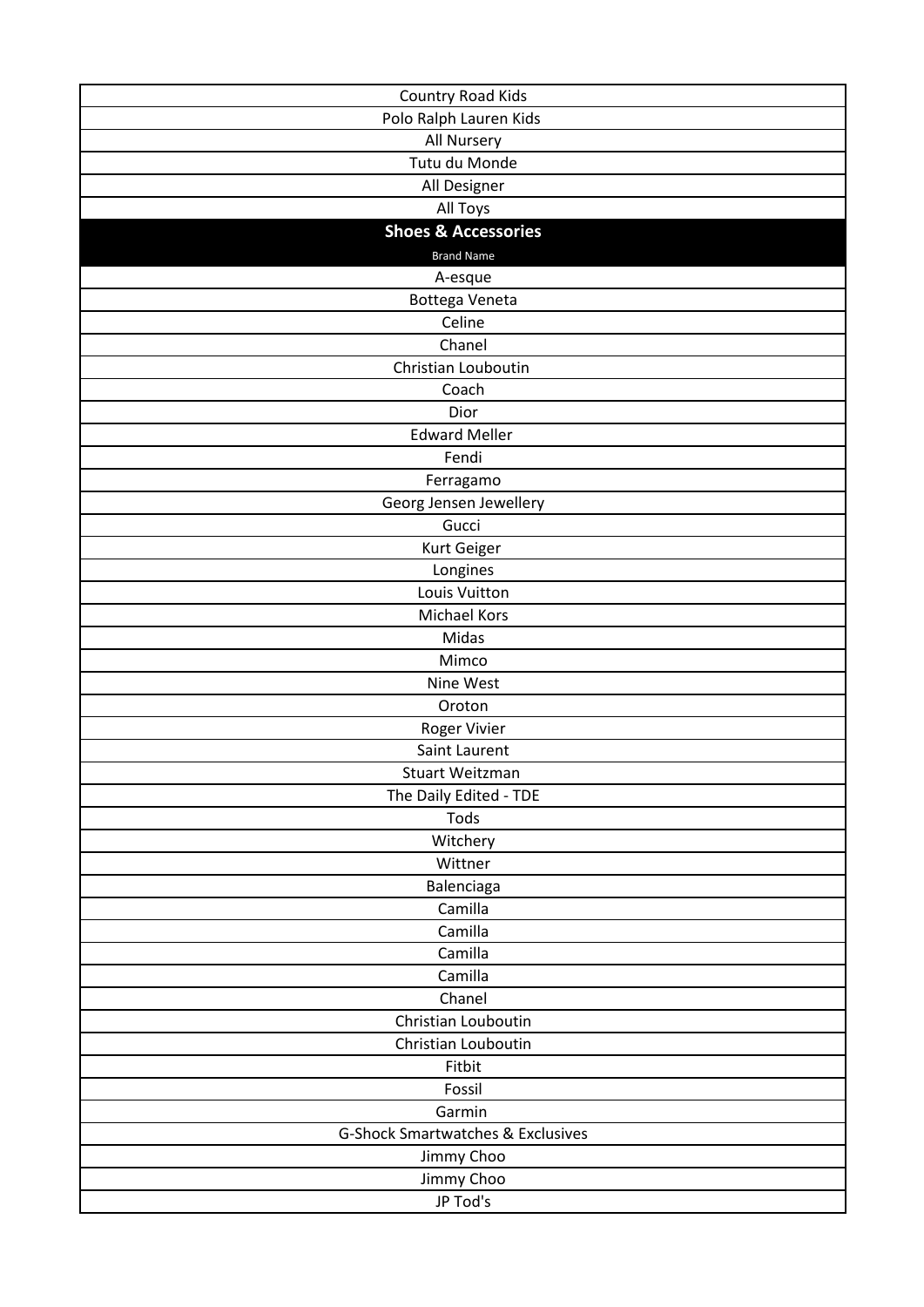| Najo              |
|-------------------|
| Saint Laurent     |
| Saint Valentine   |
| Sarah & Sebastian |
| Skagen            |
| Valentino         |
| Valentino         |